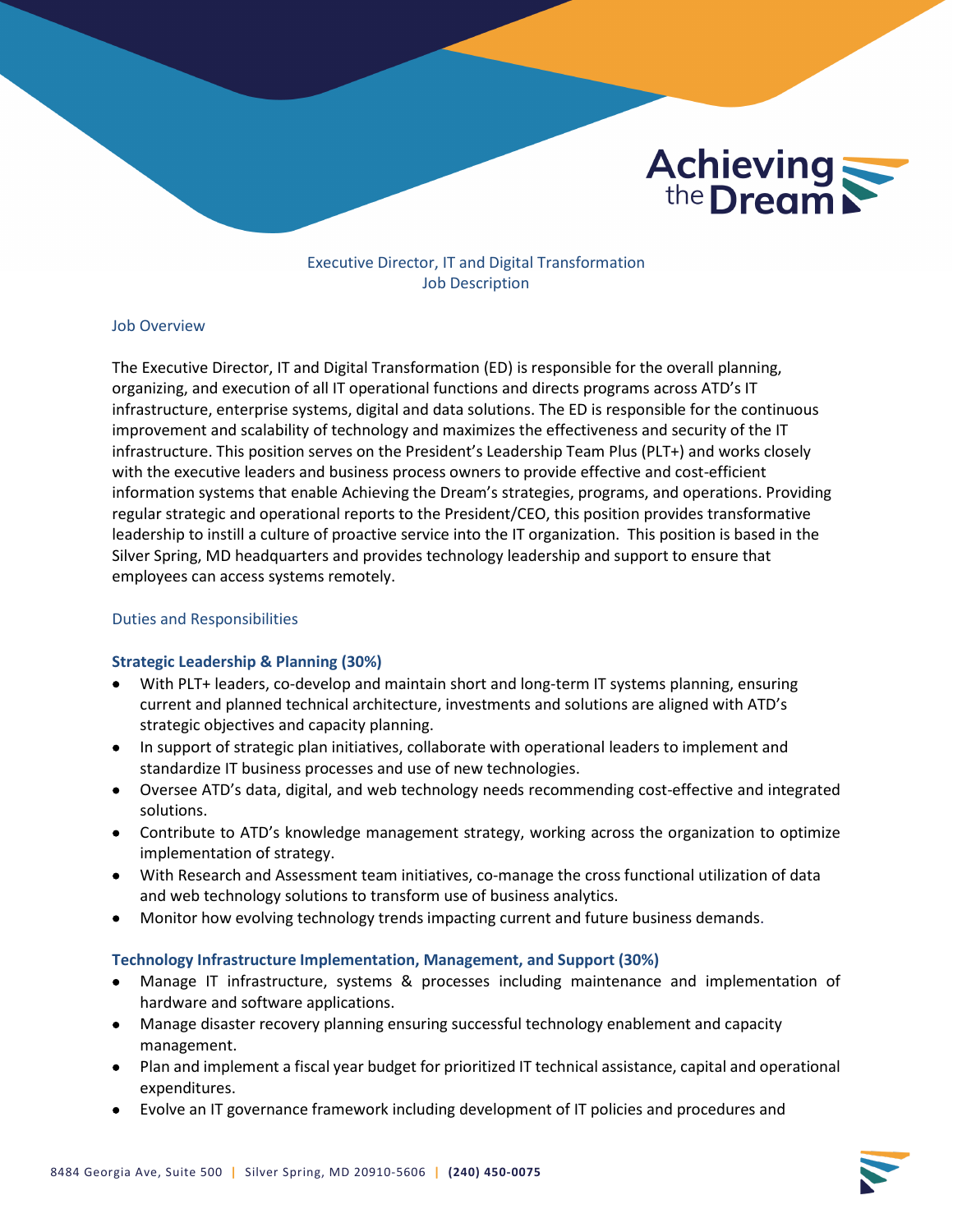oversight of the IT Governance Committee.

• Negotiate, manage, and monitor technology vendor and contractor relationships and agreements to deliver company-wide, outcomes-based specialized services.

# **Salesforce and Oracle NetSuite Enterprise Systems (10%)**

- Oversee the development and implementation of improved solutions and management of ATD's Relationship Management (Salesforce) and Financial (NetSuite) systems through Salesforce Business Analyst FTE and third-party partnerships.
- Coordinate review and release of Salesforce and third-party managed package changes with impacted IT, QA and Business Partner teams.
- Provide thought-leadership in critical systems technology utilization, helping to define approaches that maximize performance.

# **Application Management (20%)**

- Provide IT support for all applications and technologies, including ATD's Finish Line Game.
- With third party vendors, co-design and integrate cloud-based applications together to maximize the advantages of automation to improve overall organizational efficiencies.
- Provide IT support for the ongoing expansion of technical implementations of cloud-based platforms as driven by strategic plan needs.
- Champion the integration of productivity tools to support business operation efficiency and effectiveness.

## **Help Desk Management (10%)**

- Ensure that organization has 24/7 on-call support for all employee user experience technical support functions including troubleshooting and resolving live service delivery event, software, hardware, and infrastructure issues with the tech support FTE.
- Provide IT support, oversee, and manage the deployment, upgrade, and support of all IT equipment including laptops, tablets, monitors, printers, and mobile devices for remote, hybrid, and onsite staff.

## **Skills/Qualifications/Experience**

- BA/BS and a minimum of 7 or more years of experience managing an IT function in a hands-on capacity.
- Experience with transformation to a digitally enabled environment.
- Expert knowledge with cloud-based platforms (e.g., Salesforce, Canvas, NetSuite, WordPress, Expensify, Credly, Cvent, Hubilo, Pathable, Microsoft Azure, Microsoft Office 365 Enterprise E3/5, Acuity, Smarten Spaces, Conga Suite, Zoom, Wrike, Plectica, LucidChart, eShow, SurveyMonkey, Qualtrics, Skyvia, Social Press Kit, MailChimp, Vimeo, Marketing and Public Relations technologies, Fax.Plus, Carbonite, CodeTwo)
- Expert knowledge with network environments (LAN, WAN, WLAN, modern cloud and on-premises network topology configurations, UC, ISPs, DNS, high availability, email protocols, NetOps, some  $A/V$
- Expert knowledge with security environments (NIST; endpoint, edge, cloud, and on-premises hybrid topologies; BRaaS, SecOps, SAML, SSO, MFA/2FA)
- Expert knowledge with Enterprise Architecture environments (business analysis, system design thinking, TOGAF, data architecture and engineering)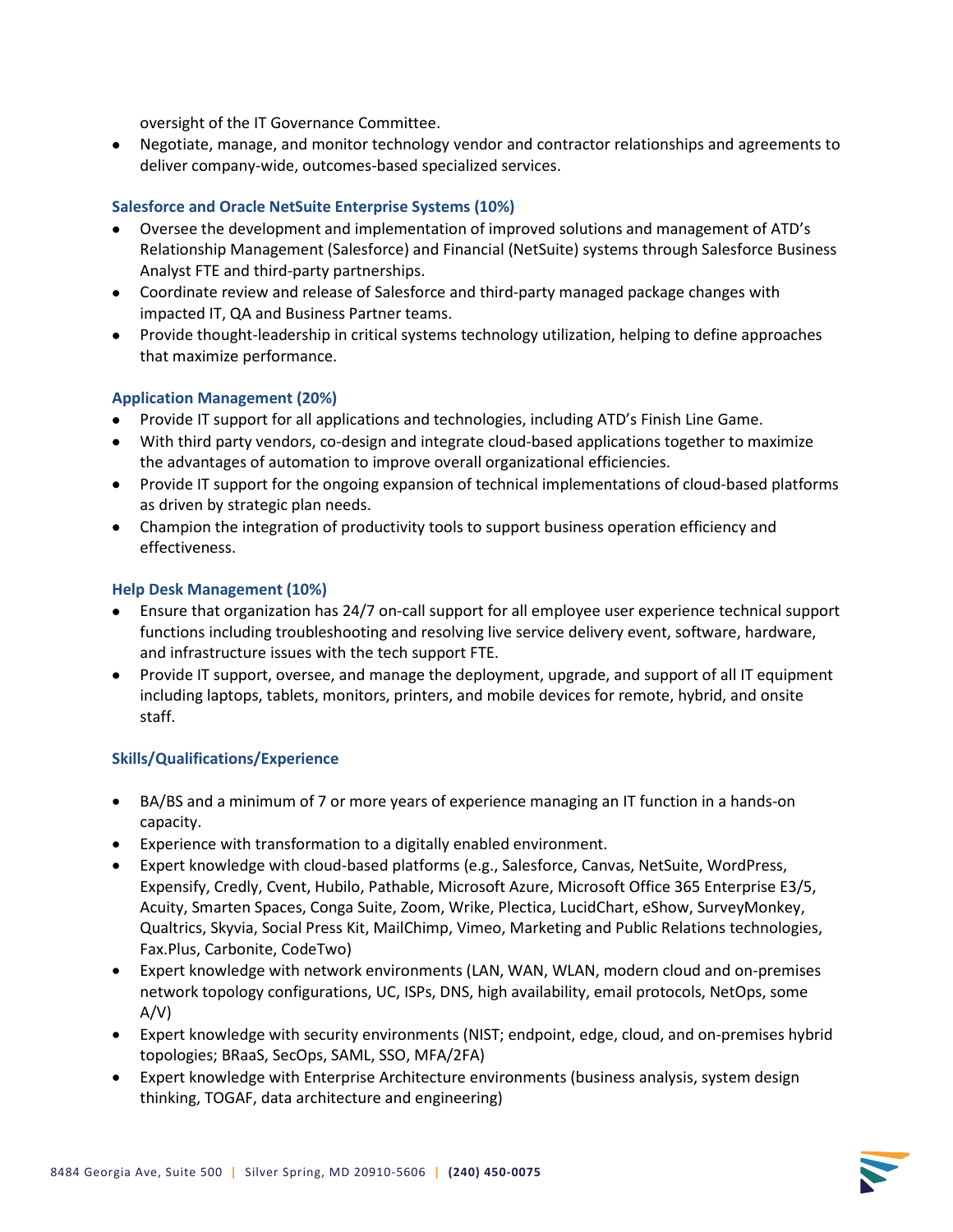- Expert knowledge with Software Development environments (Godot, Loadster, LAMP, JSON, Microsoft Office VBA and macros, CSV, API, Connectors, workflow, integrations)
- Knowledge of Business Continuity and Disaster Recovery planning, awareness, and delivery
- Familiarity with [CGEIT] Risk and Change Management best practices.
- Knowledge of nonprofit business models preferred.
- Ability to manage vendors and negotiate contracts.
- Expert knowledge in designing and implementing effective IT and security policies.
- Ability to think strategically, drive for results, and build and manage a high-performance IT team.
- Strong project management skills and ability to complete projects on time.
- Strong problem-solving skills with the ability to translate analytic data into strategic ideas, and technology issues into technical solutions.
- Knowledgeable about information management, methodologies to support the evolution of data capture, quality control, storage and output processes on an IT Maturity Model.
- Be highly organized and able to multi-task, be flexible and perform in a fast-paced environment.
- Must have excellent interpersonal skills and effective in interfacing with internal and external stakeholders.

## Core Competencies

**Collaboration:** Demonstrates respect, humility and willingness to collaborate when seeking to understand others and making decisions.

**Disciplined Execution:** Has the ability to break down big picture work goals into management tasks; has the foresight to anticipate potential roadblocks in order to ensure timely completion of tasks and projects.

**Effective Communication:** Ability to actively listen and thoughtfully question in order to create greater understanding and to offer insights that advance problem-solving.

**Learning Orientation:** Embraces challenges, new ideas and different perspectives as an opportunity to learn; continually seeks out and applies new learning to activate change or improvements.

**Systems Thinking:** Defines the system and one's role in the system. Sees relationships and the dynamic elements of the holistic system and executes work accordingly. Influences the system and maps connections to ATD's external landscape.

**Change Agent:** Serves as an agent of change at a personal, team, and organizational level to pursue outcomes for students. Adapts as the environment changes, while managing associated risks. Motivates staff, team, organization, and partners to activate the change needed to advance defined priorities.

**Culturally Competent:** Models appreciate inquiry to gain understanding and awareness of others' cultural identity and practices. Creates safe and constructive forums for sharing diverse perspectives and opinions.

**Emotional Intelligence**: Demonstrates self-awareness and self-regulation and recognizes impact of personal behavior on others.